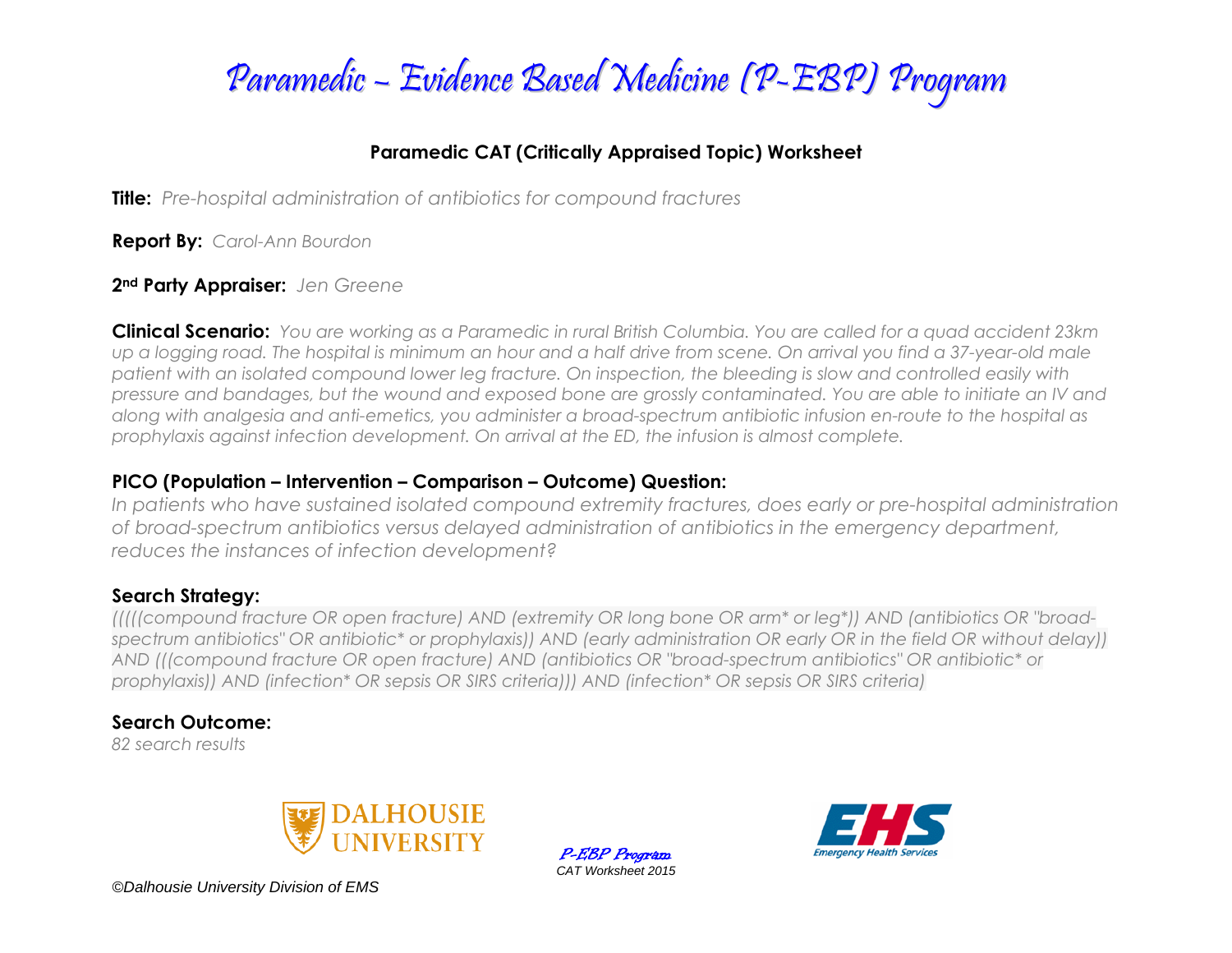# Paramedic – Evidence Based Medicine (P-EBP) Program

| <b>Relevant Papers:</b>   |                                                                            |                                                                 |                                                                                                               |                                                                                                                                                                                                                                                                                                                               |                                                                                                                                                                                                                                                                                                              |  |  |  |
|---------------------------|----------------------------------------------------------------------------|-----------------------------------------------------------------|---------------------------------------------------------------------------------------------------------------|-------------------------------------------------------------------------------------------------------------------------------------------------------------------------------------------------------------------------------------------------------------------------------------------------------------------------------|--------------------------------------------------------------------------------------------------------------------------------------------------------------------------------------------------------------------------------------------------------------------------------------------------------------|--|--|--|
| AUTHOR, DATE              | POPULATION:<br>SAMPLE<br><b>CHARACTERISTICS</b>                            | <b>DESIGN (LOE)</b>                                             | <b>OUTCOMES</b>                                                                                               | <b>RESULTS</b>                                                                                                                                                                                                                                                                                                                | STRENGTHS/<br>WEAKNESSES                                                                                                                                                                                                                                                                                     |  |  |  |
| Leonidou, A. et al., 2014 | 161 patients (75<br>females, 86 males) with<br>open long bone<br>fractures | 6-year prospective<br>cohort study -<br>single centre<br>LOE II | Development of<br>superficial infection<br>Development of deep<br>infection<br>No development of<br>infection | IV antibiotics<br>administered within 3<br>hours in 80% of cases and<br>greater than 3 hours in<br>20% of cases<br>Infections rates were 14<br>and 12.5%, respectively<br>$(P=1.0)$<br>There was no statistically<br>significant difference in<br>the subgroups of deep<br>$(P=0.62)$ and superficial<br>$(P=0.73)$ infection | + multiple<br>interventions along<br>with antibiotics were<br>considered in this<br>study<br>+ results were<br>compared against<br>their own previously<br>employed protocol<br>of management<br>- exact time of abx<br>no reported<br>- single centre study<br>- specific type of<br>fracture not specified |  |  |  |
| Lack, W.D. et al., 2015   | 137 patients with type III<br>open tibia fractures                         | Retrospective<br>prognostic study -<br>single centre<br>LOE II  | Development of deep<br>infection within 90<br>days                                                            | Greater than 66 minutes<br>to antibiotics (P=0.01) was<br>a univariate predictor of<br>infection<br>Antibiotics administered<br>beyond 66 minutes (odds<br>ratio, 3.78; 95% CI, 1.16-<br>$12.31; P=0.03$                                                                                                                      | + large sample size<br>+ other comorbid<br>factors considered in<br>study population<br>+ results were<br>statistically significant                                                                                                                                                                          |  |  |  |





*©Dalhousie University Division of EMS*

P-EBP Program *CAT Worksheet 2015*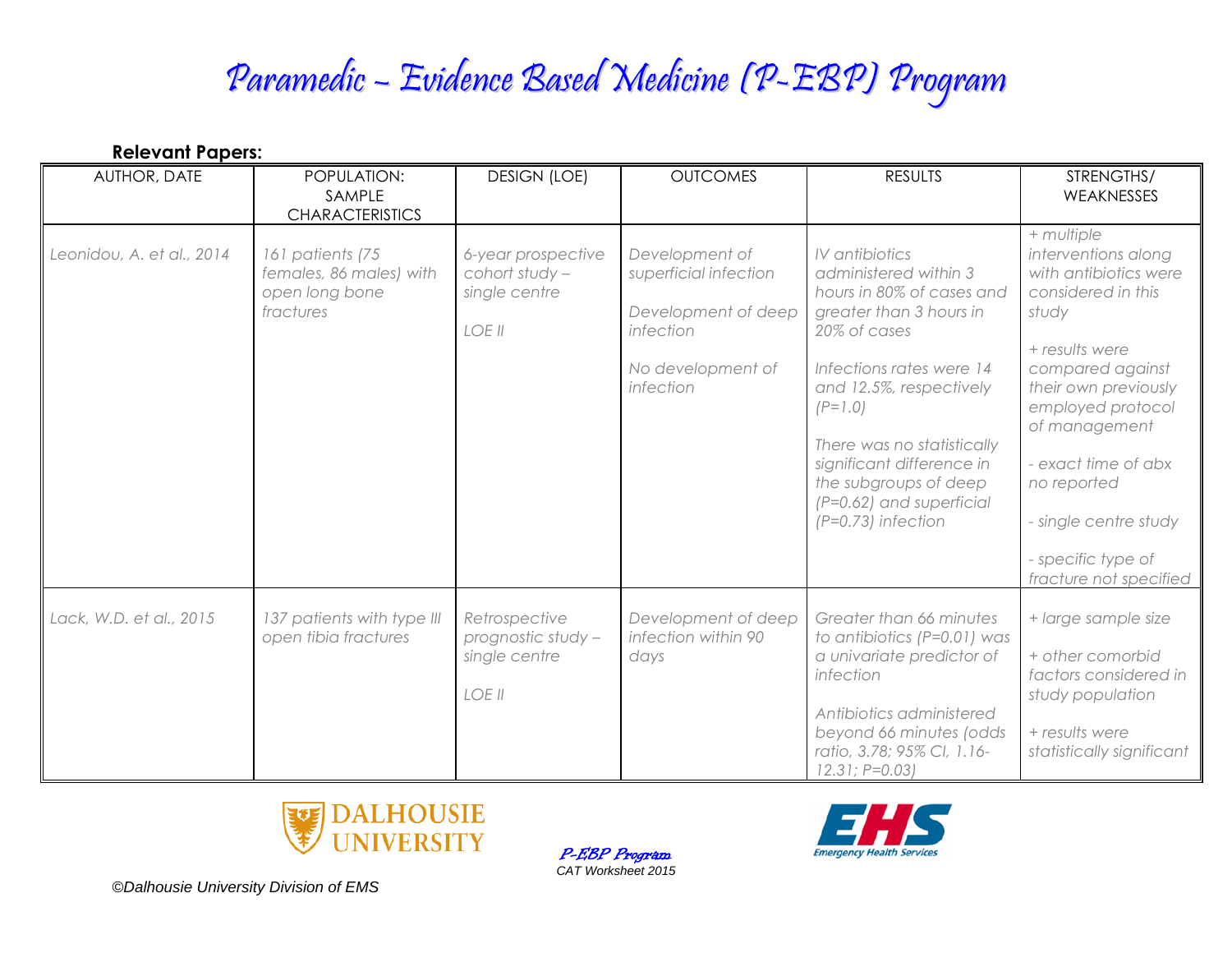# Paramedic – Evidence Based Medicine (P-EBP) Program

|  |  | independently predicted<br>infection | - only one type of<br>open fracture was<br>considered in the<br>study<br>- no obvious control |
|--|--|--------------------------------------|-----------------------------------------------------------------------------------------------|
|  |  |                                      | group included                                                                                |

**Comments:** *There was a significant amount of PICO drift in this CAT. There is little to no studies out there that specifically look at the administration of pre-hospital antibiotics. Both of the studies that were included in this CAT looked at timing of administration for patients already arrived at the emergency department. This information can, however, be extrapolated and used for reference in the development of pre-hospital treatment guidelines.*

**Consider:** *There is still little available evidence regarding the administration of pre-hospital antibiotics in open fractures. Both of these studies included other treatment modalities in the care of patients with open fractures including level of surgeon, wound closing, debridement and surgery. More specific evidence pertaining to the specific and singular intervention of antibiotics would carry more weight for this intervention.*

**Clinical Bottom Line:** *It would appear that the immediate administration of antibiotics (within 1 hour of injury) significantly decreased the development of infection for patients who have sustained compound fractures. It seems however that the instances of infection plateau after 1 hour, as no statistically significant increase in infection rates was noted at less than 3 hours and greater than 3 hours.*



P-EBP Program *CAT Worksheet 2015*



*©Dalhousie University Division of EMS*